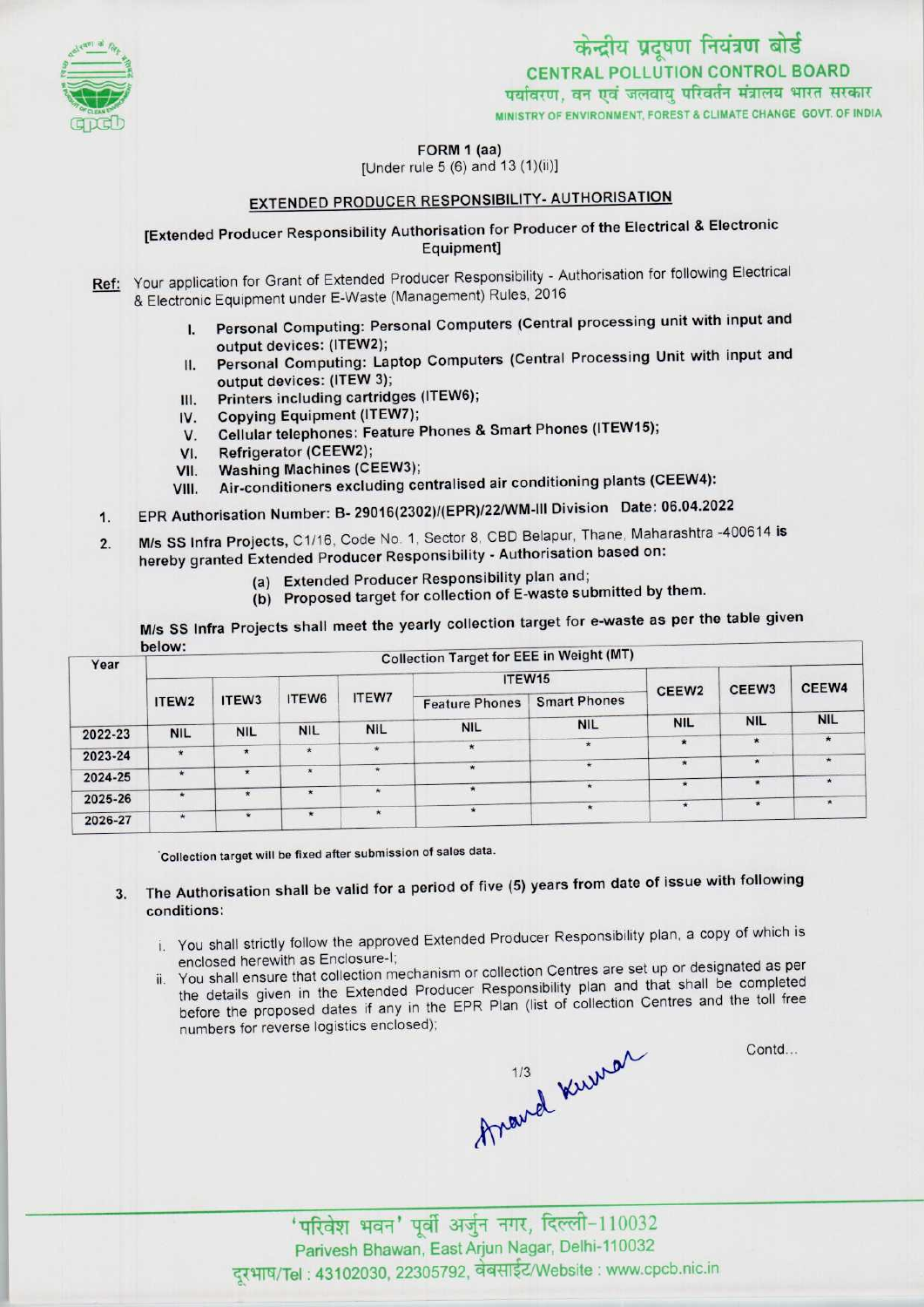

### From pre page.....

- iii. You shall ensure that all the collected e-waste is channelized to recycler/dismantler M/s Global Waste Solution Unit-1 Village Ram Nagar, Tehsil Ganaur, Sonipat and records shall be maintained at recycler/dismantler and your end;
- iv. You shall maintain records, in Form-2 of these Rules, of e-waste and make such records available for scrutiny by Central Pollution Control Board;
- v. You shall file annual returns in Form-3 to the Central Pollution Control Board on or before 30th day of June following the financial year to which that returns relates.

## vi. General Terms & Conditions of the Authorisation:

- a. The authorisation shall comply with provisions of the Environment (Protection) Act, 1986 and the E-waste (Management) Rules,2016 made there under;
- b.The authorisation or its renewal shall be produced for inspection at the request of an officer authorised by the Central Pollution Control Board;
- c.Any change in the approved Extended Producer Responsibility plan should be informed to Central Pollution Control Board within 15 days on which decision shall be communicated by Central Pollution Control Board within sixty days;
- d.It is the duty of the authorised person to take prior permission of the Central Pollution Control Board to close down any collection centre/points or any other facility which are part of the EPR plan;
- e. An application for the renewal of authorisation shall be made as laid down in sub-rule (vi) of rule of 13(1} the E-Waste (Management) Rules, 2016;
- f. The Board reserves right to cancel/amend/revoke the authorisation at any time as per the policy of the Board or Government.

### vii. Additional Conditions: -

- a) That the applicant will submit annual sales data along with annual returns;
- b) That the applicant has to ensure that the addresses of collection points provided by them in their EPR Plan are correct and traceable and the collection points/centres are functional;
- c) That the applicant will submit revised application for grant of EPR Authorisation in case of applicant adding/changing PRO or changing its EPR Plan;



Contd...